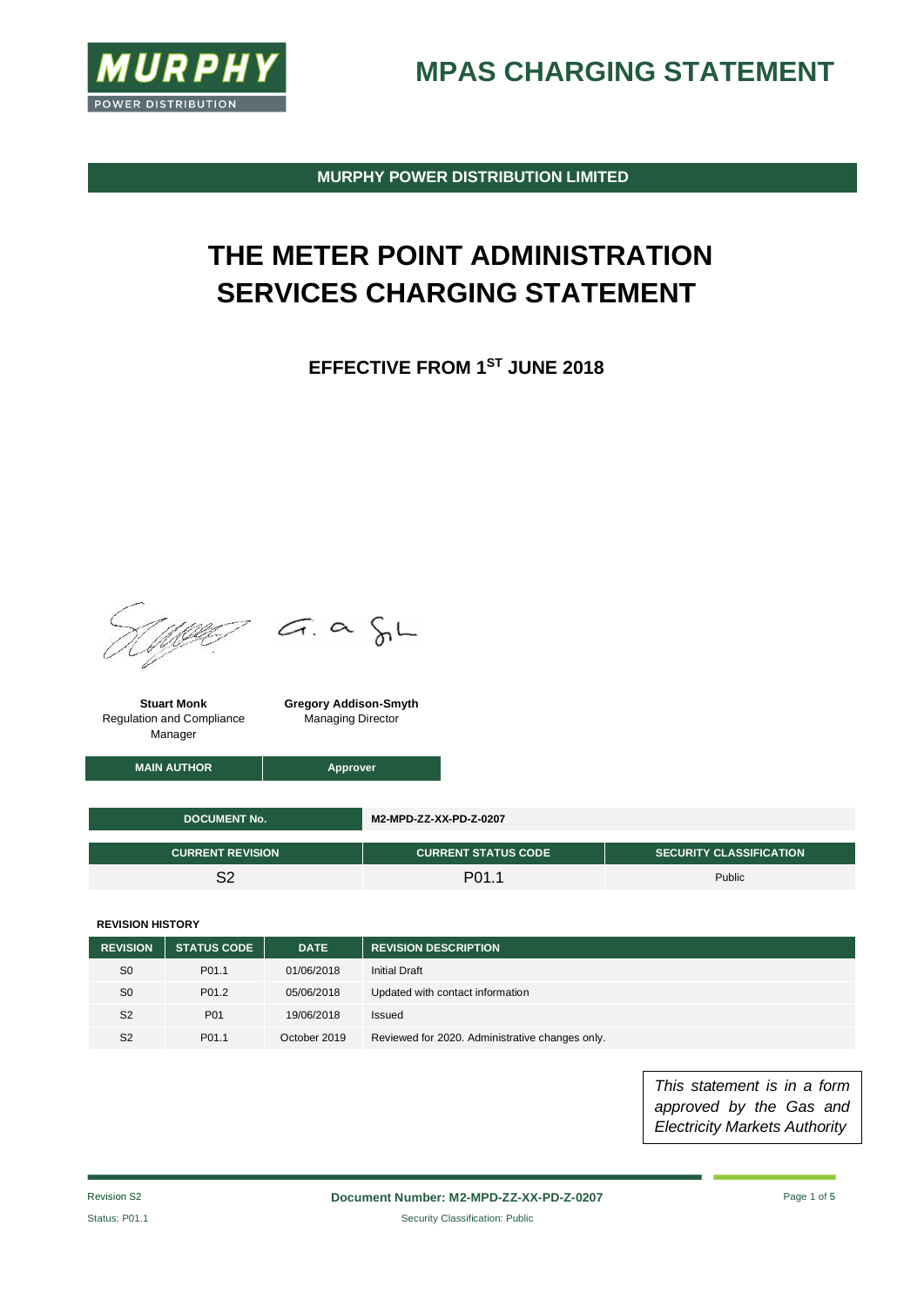



#### ABOUT THIS STATEMENT

Murphy Power Distribution Limited (MPD) is an authorised Electricity Distribution Licence Holder ("the Licence") granted pursuant to section 6(1)(c) of the Electricity Act 1989.

This statement is produced in accordance with Standard Licence Condition 17 of (MPD) Licence for the requirement to offer terms for the provision of Metering Point Administration Services (MPAS). This statement is constructed in a way which reflects the requirements of Standard Licence Condition 18 for provision of and charges for Metering Point Administration Services.

Unless stated otherwise, words and expressions in this statement shall have the meaning given to them in the Electricity Act and the Licence.

All prices included within this document are exclusive of Value Added Tax (VAT)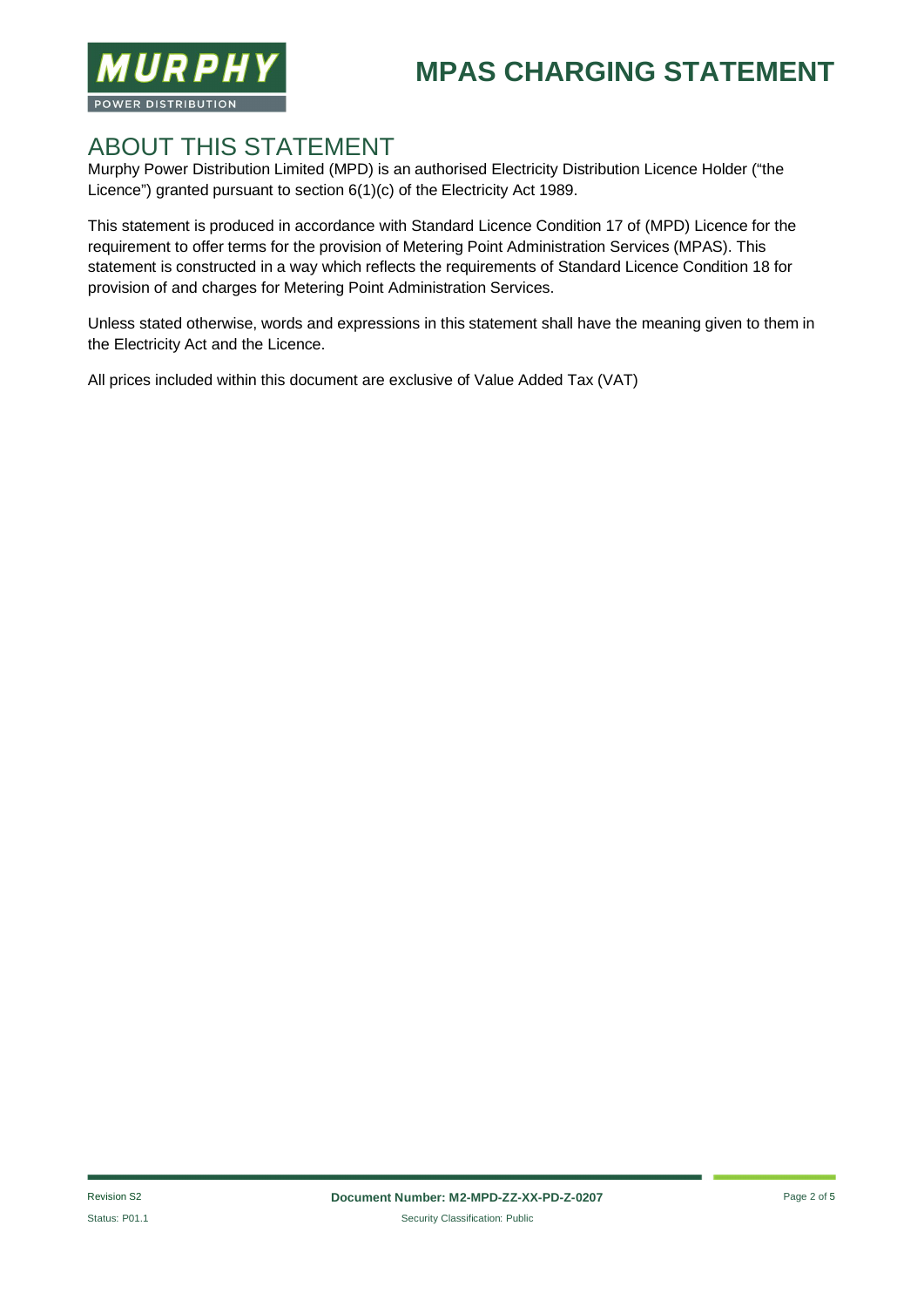

### **MPAS CHARGING STATEMENT**

# **Contents**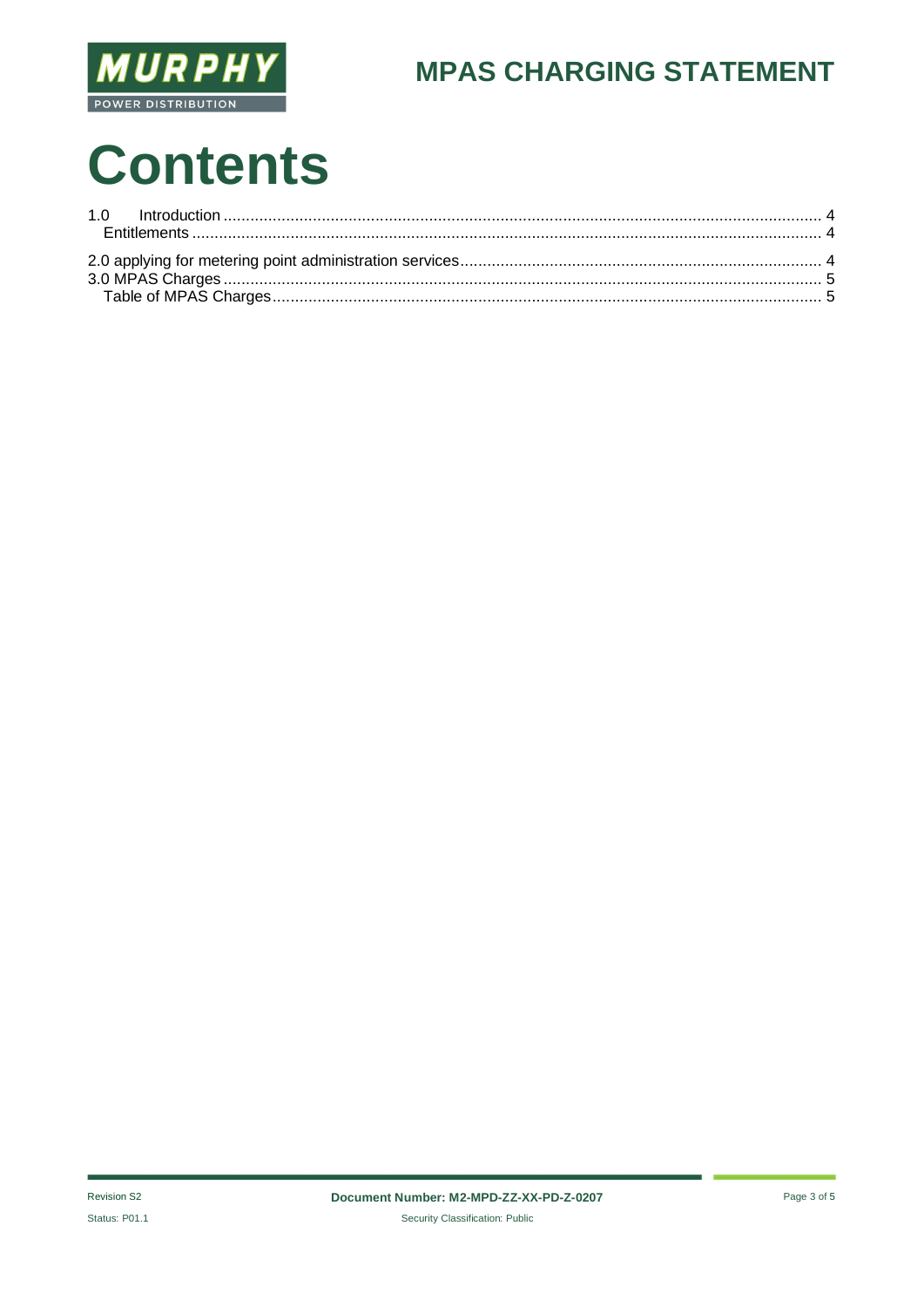

#### **MPAS CHARGING STATEMENT**

#### **1.0 INTRODUCTION**

## ENTITLEMENTS

1.1. MPAS services as defined in Distribution Licence Condition 18 include the maintenance of a register of technical and other data that is necessary to facilitate the supply of electricity by any electricity supplier to premises connected to our electricity distribution system. MPD will provide this data to Suppliers and/or their agents, any person identified in the Balancing and Settlement Code and any person identified in the Master Registration Agreement as being entitled to receive such data.

The applicant will be required to be a signatory to the Master Registration Agreement (MRA) for the provision of registration services.

In accordance with our Standard Licence Condition 37 - Provision of the Data Transfer Service, MPAS are provided under the MRA. Users should contact MRA Service Company (MRASCo) if they wish to become a party to this agreement. MRASCo has been established to manage a parties' accession to the MRA.

Parties wishing to use these services should contact MRASCo directly:

MRASCo Helpdesk on 020 7090 1029

E-mail: helpdesk@gemserv.com

Website: www.mrasco.com

#### **2.0 APPLYING FOR METERING POINT ADMINISTRATION SERVICES**

2.1. An application for MPD MPAS services must be made in the first instance by email, telephone or in writing to the following address:

MPAS Enquiries Murphy Power Distribution Limited Hawks Green Lane **Cannock Staffordshire WS11 7LH** 

Tel: 0800 011 4193

Email: powerdistribution@murphygroup.co.uk

2.2. We will require the applicant to enter into an agreement with MPD for the use of our MPAS service. The agreement will formalise the obligations between both parties, such as communication of information, levels of service and invoicing arrangements.

Where an agreement cannot be reached, either party may request settlement by the Gas and Electricity Markets Authority (GEMA)